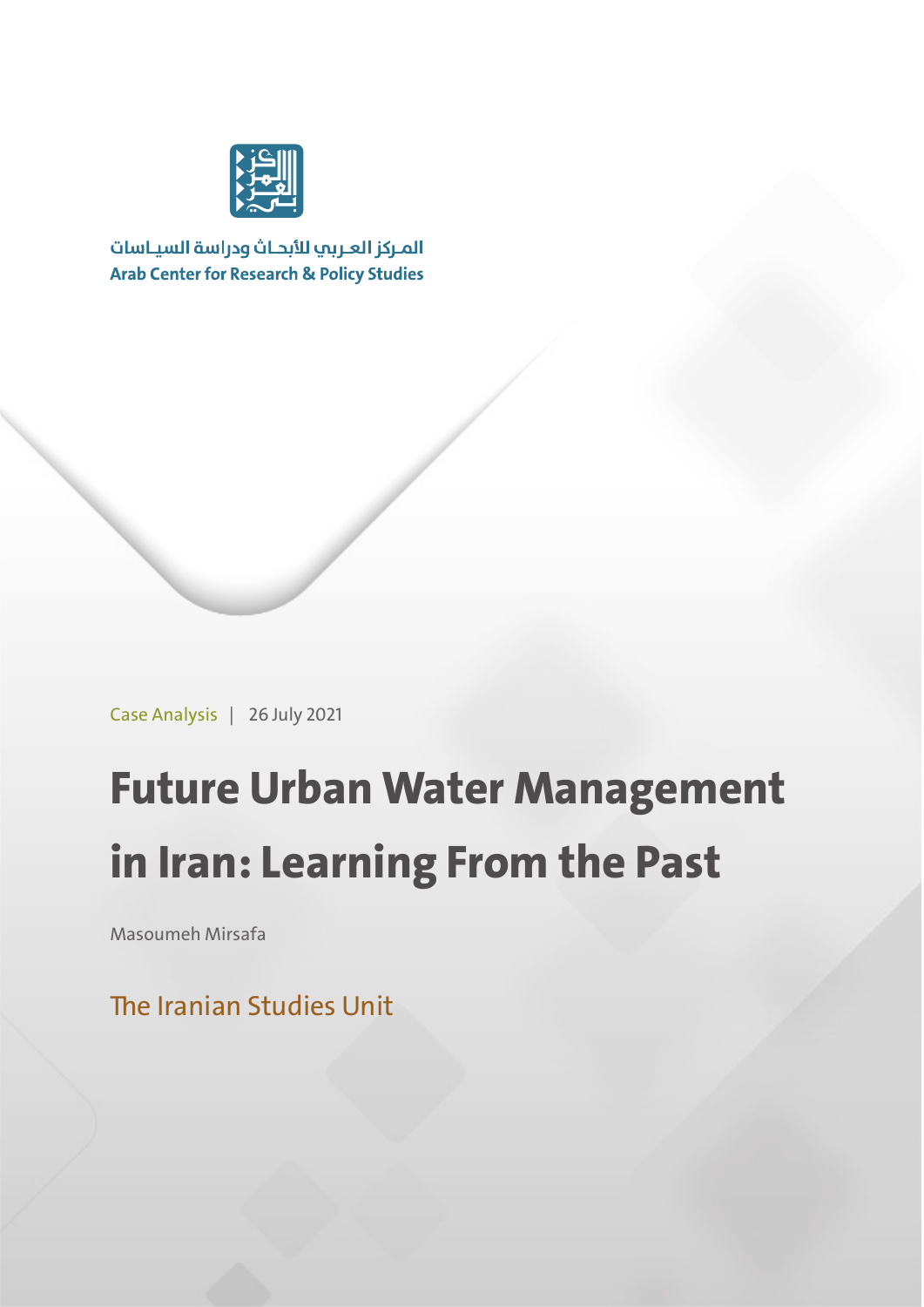### Future Urban Water Management in Iran: Learning From the Past

Series: Case Analysis 26 July 2021 The Iranian Studies Uni

#### Masoumeh Mirsafa

Masoumeh Mirsafa is an Assistant Professor of architecture and urban design at the Faculty of Art and Architecture at the University of Guilan in Iran. She holds a PhD in Urban Design from the Polytechnic of Milan and master's degree in Sustainable Architecture from Lund University, Sweden. Her areas of interest are sustainable urban development and resilient cities as well as inclusive cities with a focus on child-friendly and gender-sensitive urban design. She is the (co-)author of a number of journal articles and book chapters, including Public Space, Gender and Segregation: Women-only Parks in Iran (Routledge, 2016) and Islamic Educational Spaces: Architecture of Madrasah and Muslim Educational Institutions (Springer, 2018). She has also co-edited a number of design standards and guidelines including Guidelines for Improving the Multi-hazard Resilience of Health Facilities in Iran (UN-Habitat, 2019), and Design Regulations for Child-friendly Residential Complexes (Municipality of Tehran, 2020).

Copyright © 2021 Arab Center for Research and Policy Studies. All Rights Reserved.

The Arab Center for Research and Policy Studies is an independent research institute and think tank for the study of history and social sciences, with particular emphasis on the applied social sciences.

The Center's paramount concern is the advancement of Arab societies and states, their cooperation with one another and issues concerning the Arab nation in general. To that end, it seeks to examine and diagnose the situation in the Arab world - states and communities- to analyze social, economic and cultural policies and to provide political analysis, from an Arab perspective.

The Center publishes in both Arabic and English in order to make its work accessible to both Arab and non-Arab researchers.

The Arab Center for Research and Policy Studies Al-Tarfa Street, Wadi Al Banat Al-Dayaen, Qatar PO Box 10277, Doha +974 4035 4111 www.dohainstitute.org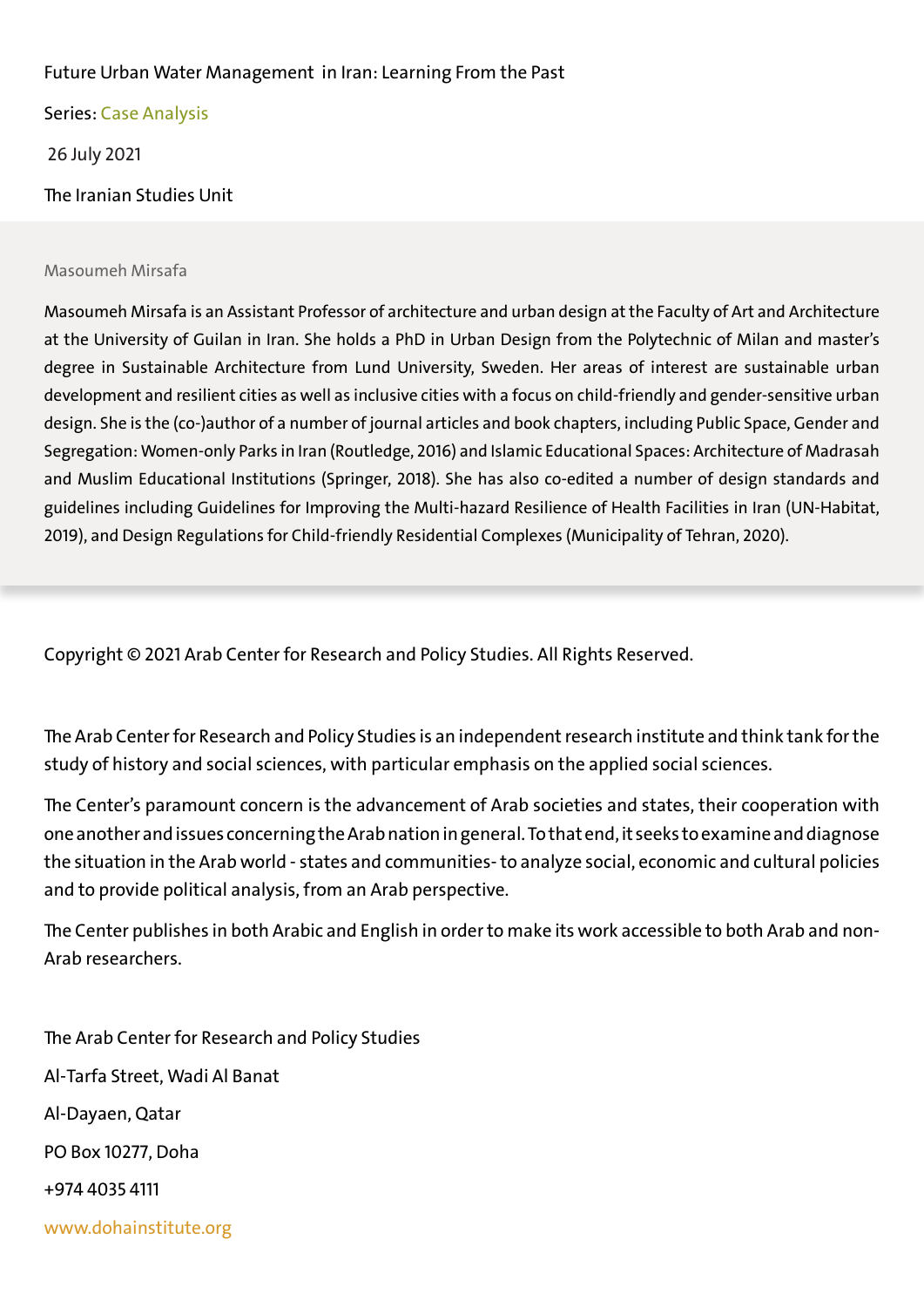# **Table of Contents**

| Climate-Responsive and Nature-Oriented Mature and Alexandre and Alexandre 19      |  |
|-----------------------------------------------------------------------------------|--|
| The multidimensional role of water infrastructure to the city                     |  |
| Community-based practices vs. large-scale governmental projects                   |  |
| The Necessity of Paradigm Shift in Urban Water Management Manuscript Manuscript 7 |  |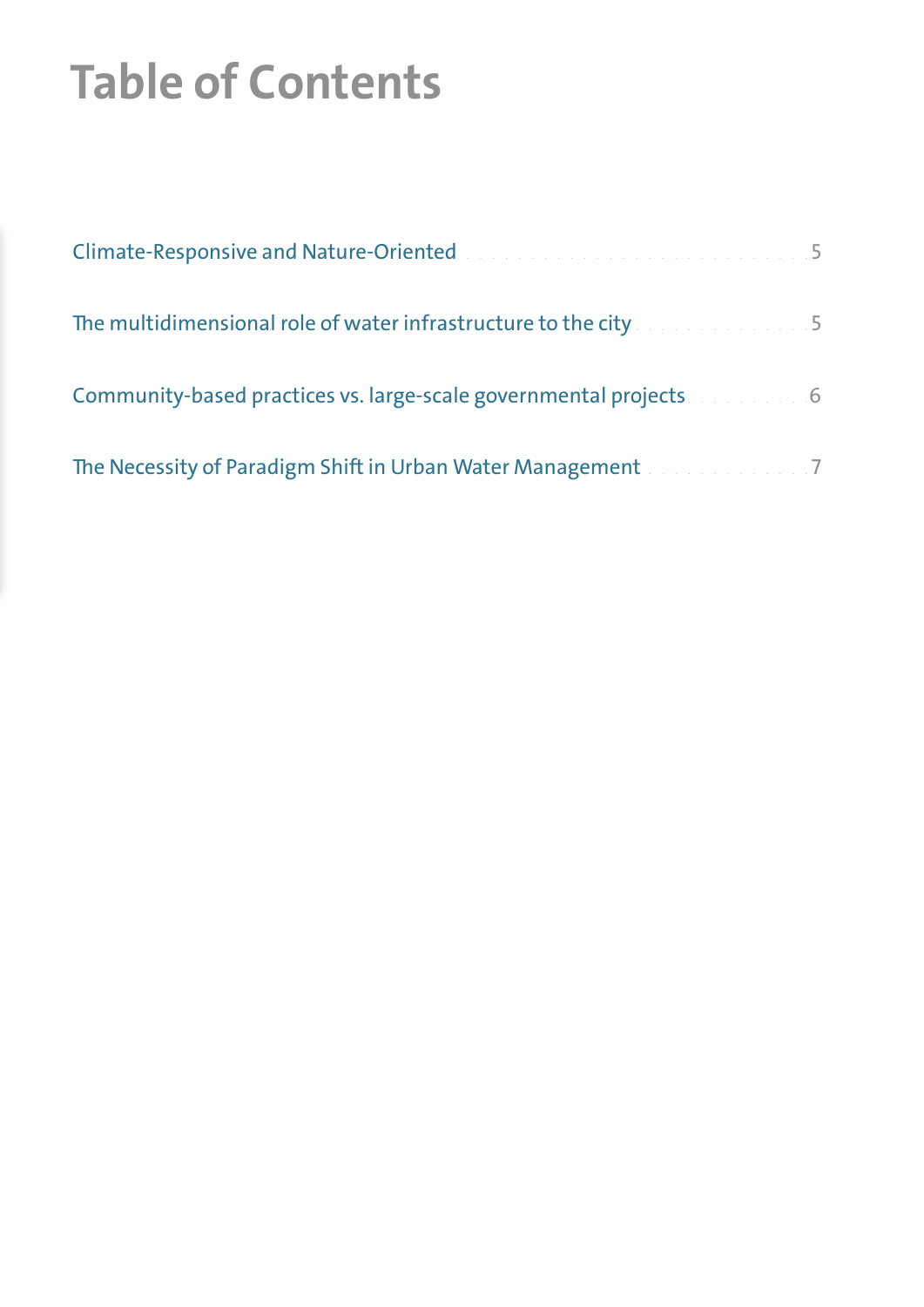Water is not only the primary source to sustain life, but it also plays an important role in various aspects of human life. Water has a great significance in Iranian culture and has been a source of inspiration, strength, and cooperation and social integration among communities. Historical explorations reveal that Iranian people have invented a variety of methods and techniques to meet their water demands. It is not possible to define a single method of water management across a country with such a vast and uneven territory of various morphological, environmental and climatic regions. Geographic and climatic variations, as well as different types of available water resources, have resulted in different methods of exploitation and use in different parts of Iran. (Figure 1) In hot arid areas, people invented the *qanat*, a type of underground drainage that uses gravitational force to bring water from the level of an aquifer to the surface of the earth. *Abanbar*s are another water management technique that is employed in central part of Iran. *Abanbar*s are roofed underground water cisterns that store water from the permanent sources of springs and qanats or the surface runoff resulting from precipitation to supply water for the communities. People living in the northern strip of the country, meanwhile, enjoy abundant rainfall and built cisterns to collect and use water for various domestic and agricultural purposes.

## **Figure 1. Fit-for-purpose solutions of traditional (top) and one-size-fits-all solution of current (bottom) urban water management system.**

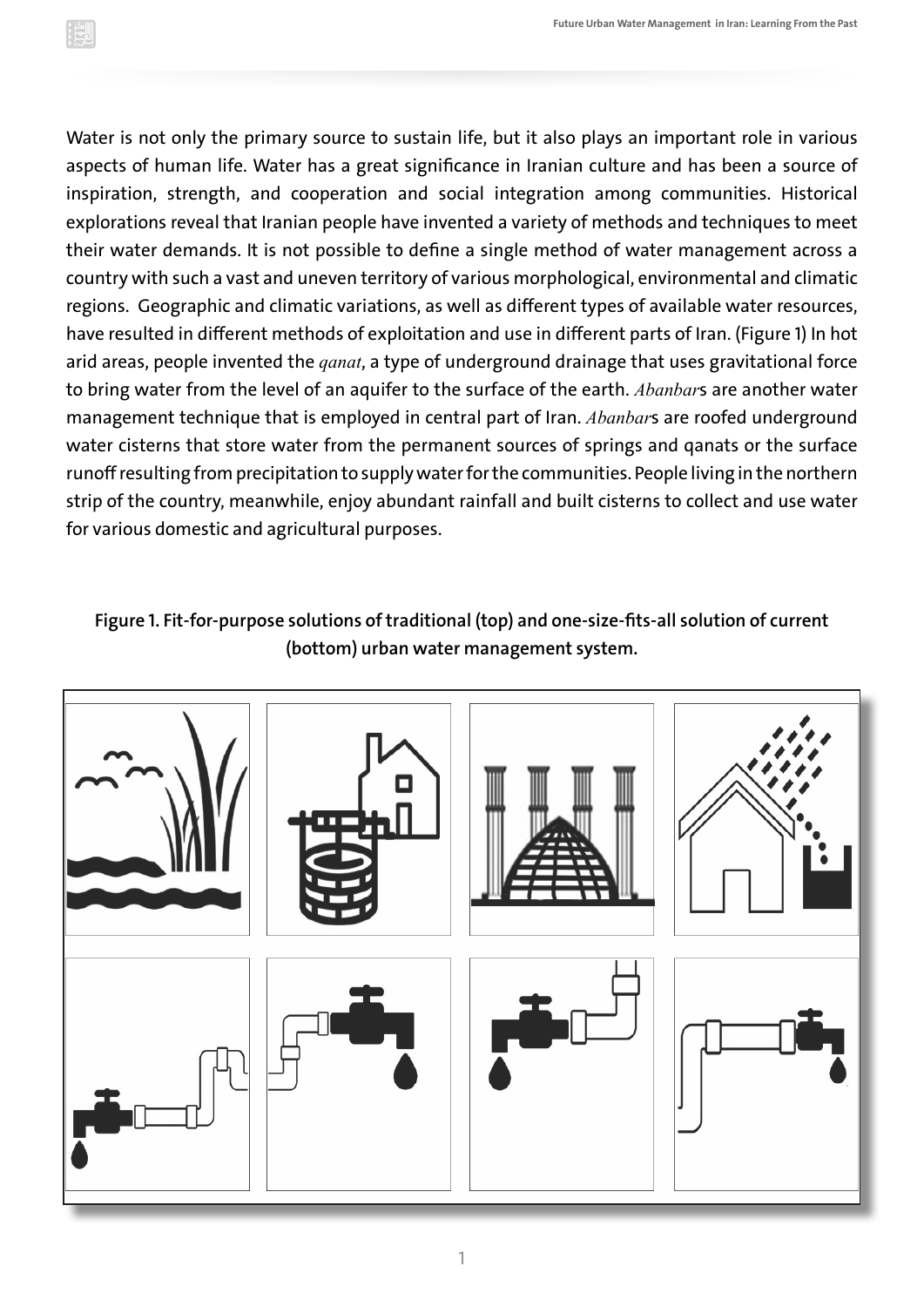With the expansion of the modern urban water networks some 70 years ago, various traditional practices of urban water management lost their popularity and were abandoned. Unlike many traditional water management practices, which were adapted to the environment and fitted into nature, current urban water pipe networks as "technology-oriented" solutions lack local characteristics. The modern urban water network is based on long-distance transfer to manage urban water using recent technologies. Similar networks are implemented across various climatic conditions as a one-size-fits-all solution. Demographic changes, technological advancements and sanitation concerns, among other issues, have accelerated the shift to an underground urban water pipe network. In the modern city, water became a commodity to serve the population and its otherwise aesthetic, social and environmental benefits in the urban setting were highly neglected. The Iranian population has increased approximately six times over in the last century, with major population growth occurring in the 1960s and afterwards. Such a rapidly growing population has imposed growing demand on Iran's water resources. The situation in Iran, which is classified as a semi-arid country with limited water resources and little annual precipitation, is very problematic. (Figure 2) Moreover, Iran has experienced rapid urbanization, with the country's urban population increasing from 30 percent to 75 percent between 1960 and 2020.<sup>1</sup>



#### **Figure 2. Urban population growth of Iran in the last 65 years**

**<sup>1</sup>** Data collected from the Statistical Center of Iran.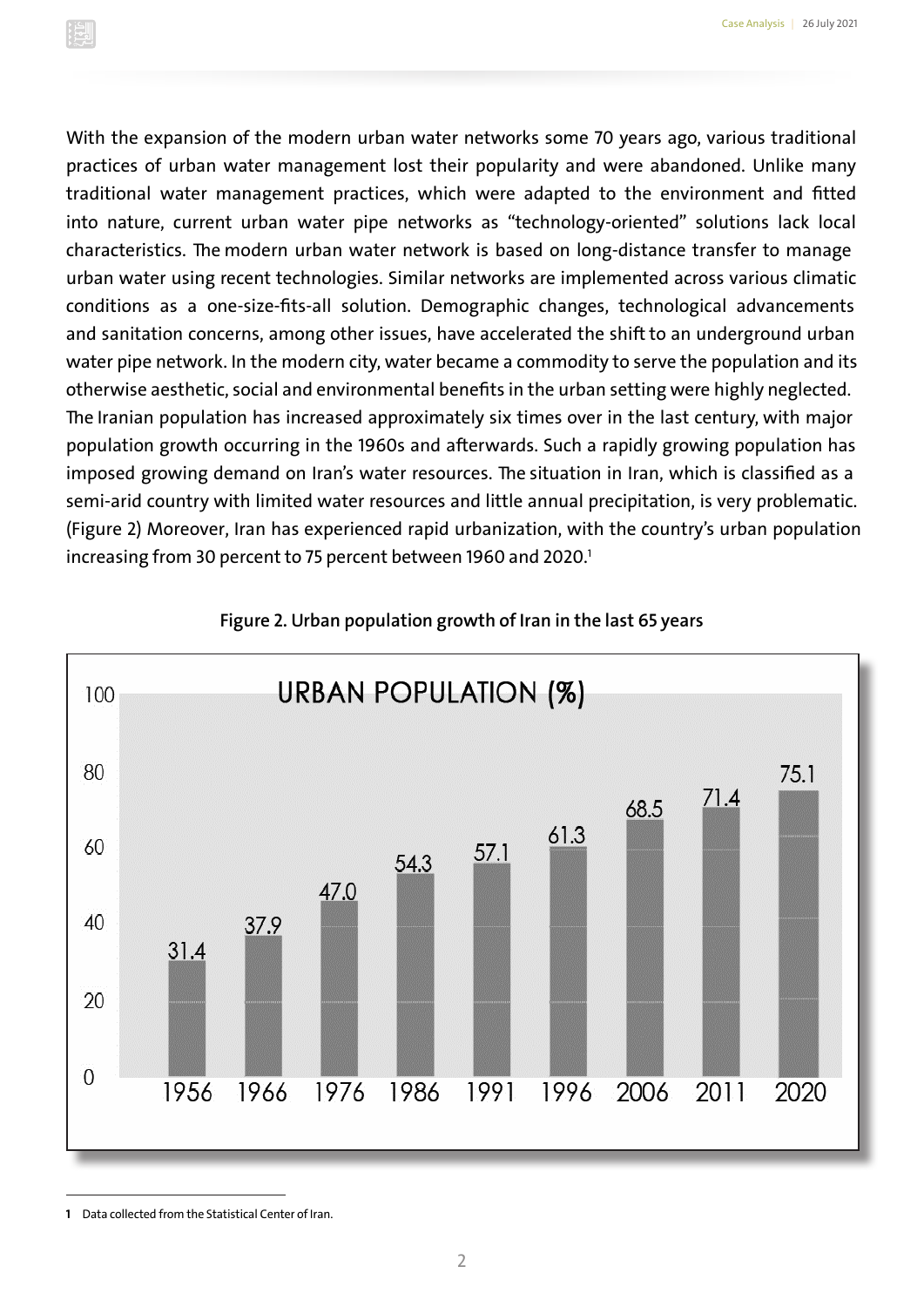The rapid expansion of cities and a rising urban population have meant improvements in living standards for a larger population and, as a result, increased domestic use of water, particularly for hygiene purposes. Increased water consumption has reduced per capita renewable freshwater availability and put additional strain on the country's natural water cycles. A study shows that despite limited water availability, Iran's water consumption is twice the global average, and to meet such high demand, Iranians are currently using more than 70 percent of their renewable freshwater resources.<sup>2</sup> To respond to the increasing water demands, cities have had to increase the supply of water to population centres. Since many urban centres are not located close to the sources, the conventional option has been to rely on long-distance pipelines and tunnels. To facilitate these water transmission projects, many large reservoir dams have been constructed. (Figure 3) Moreover, new technologies have allowed people to dig deep wells and extract water for their domestic and agricultural purposes. This uncontrolled water extraction from underground water puts so much pressure on Iran's groundwater resources and dramatically altered the hydrological balance in various water basins of the country. The widespread introduction of diesel-engine and electric-motor pumps all over Iran, even in the small and remote villages, has accelerated the shift away from traditional water supply techniques and increased water exploitation. Other weaknesses of traditional water infrastructure include sanitation concerns and maintenance difficulties, which result in less efficiency and acceptance of such practices, as well as further development of the centralized network of the urban water system in different Iranian cities.

### **Figure 3. Iran's dam construction projects in main water basins facilitated inter-basin water transfer as a response to water scarcity (**http://daminfo.wrm.ir/fa/dam**)**



**2** Kaveh Madani, "Water Management in Iran: What is Causing the Looming Crisis?" Journal of Environmental Studies and Sciences 4, no.1, (2014): 315 - 328.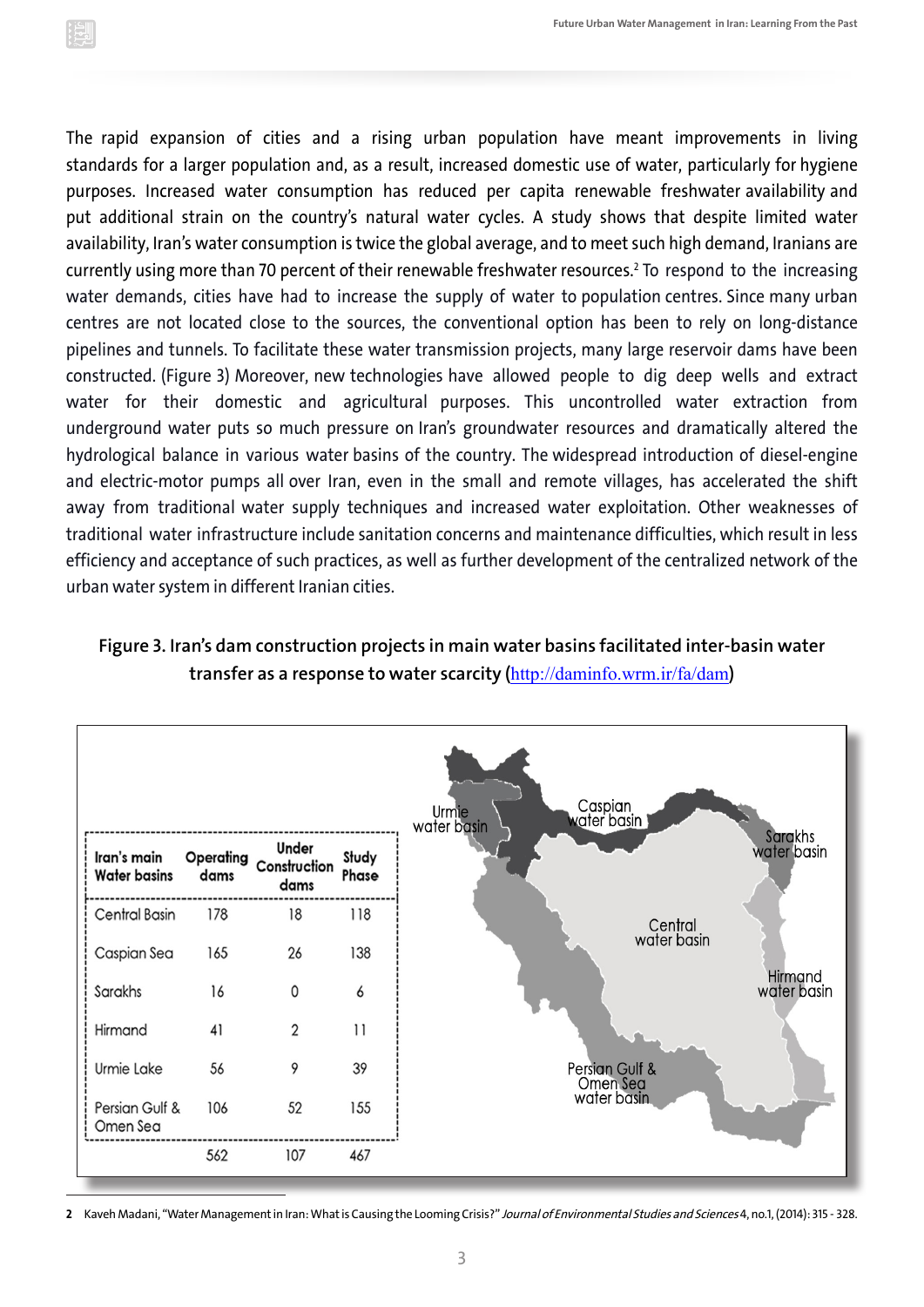The reality of Iran's urban water management system is that after nearly 70 years of extensive infrastructure building programs, water supply projects now cover more than 98 percent of urban areas and nearly 67.5 percent of rural areas. But while the current urban water network is successful in meeting the primary goal of safe water delivery and distribution and waste and stormwater collection and management, it has fundamental flaws such as poor environmental performance, lack of resilience, and a diminished social and aesthetic significance of water in urban areas. Such deficiencies are the primary motivators for a paradigm shift in the water management infrastructure of Iranian cities. The following table presents some of the causes, effects and potential threats to the current urban water infrastructure of Iranian cities. (Table 1)

| <b>Cause</b>                                                   | <b>Effect</b>                                             | <b>Possible threats</b>                        |
|----------------------------------------------------------------|-----------------------------------------------------------|------------------------------------------------|
| Geographical and climatic<br>conditions                        | Limits on available water resources                       | <b>Water scarcity</b>                          |
| Growing population<br>and rapid urbanization                   | Increased water consumption                               | Water shortage                                 |
| Lack of social and cultural<br>significance of water in cities | Less appreciation of water growing<br>consumerist culture | Water shortage<br>Pollution of water resources |
| Climate change                                                 | <b>Extreme weather events</b>                             | Drought<br>Flooding                            |

#### **Table 1. Water problematics of Iran**

Although traditional practices cannot respond to the current and ever-increasing demand of Iranian society, studying these practices and identifying their characteristics can lead us to define a new, sustainable, resilient model of urban water infrastructure. Building a bridge between the locally adapted practices of the past and the new advancements in urban water infrastructure may be the key to the new urban water management system. To this end, the next section explains some of the characteristics of the traditional water management system, which can be employed to define the new sustainable urban water management system of Iranian cities.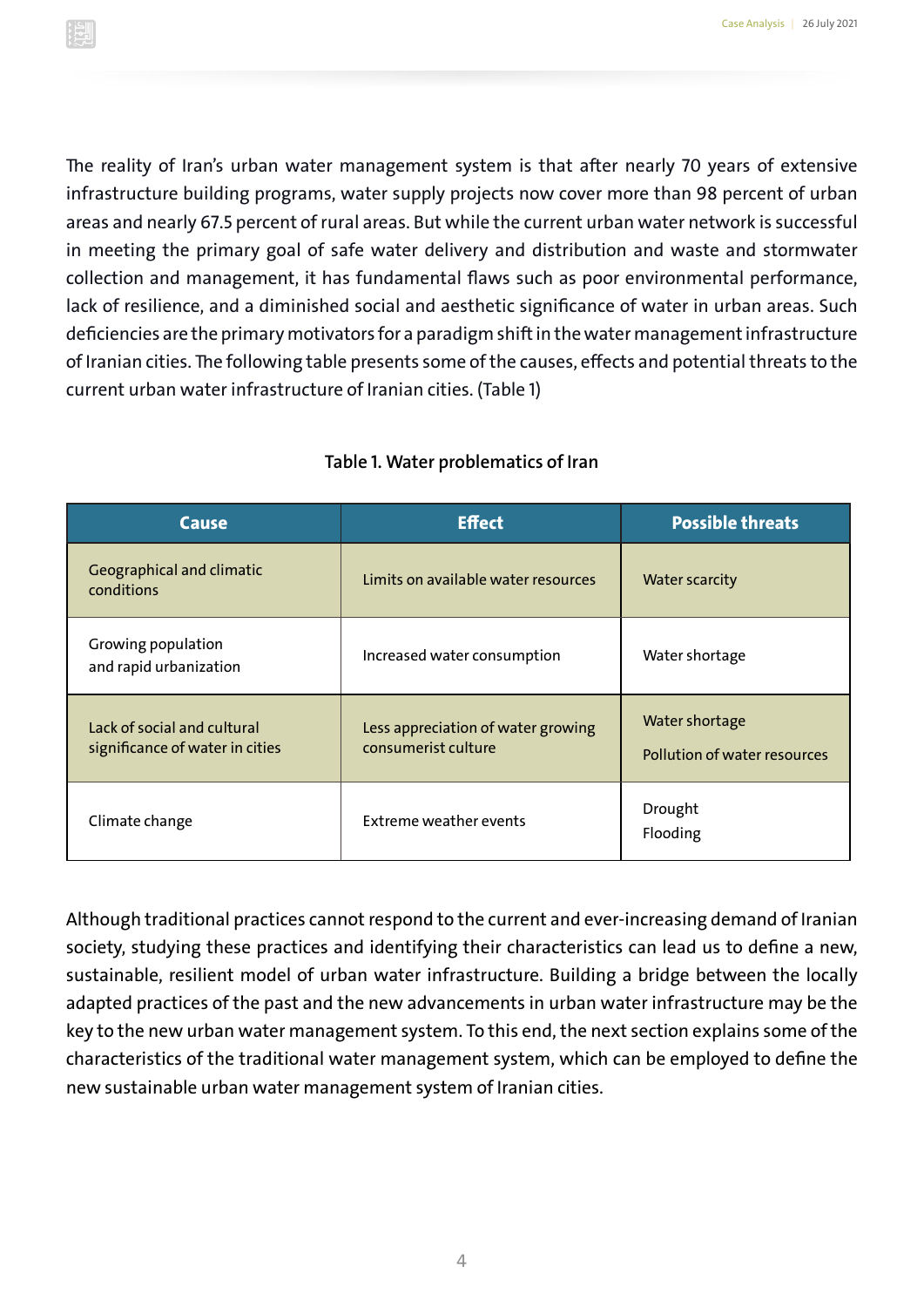## Climate-Responsive and Nature-Oriented

Traditionally, people have inhabited places with ready access to freshwater and developed various water management techniques based on locally available sources of water. The current paradigm of urban water management, on the other hand, is based on long-distance, subsurface transfer of water. As a result, the geographic distribution of Iran's population is not consistent with the geographic distribution of its water resources. Currently, about 26 percent of the total population is concentrated in the ten largest cities. This ultra-concentration of the population in a handful of locations has resulted in the development of extensive infrastructure allowing for more water transfer in and between basins. These long-distance central networks require a huge amount of energy and thus drive carbon emissions – unlike traditional techniques, which are energy-neutral. The current urban water infrastructure may temporarily solve the problem of water shortage in urban areas, but it does not address the main cause of the problem and thus, fails to prevent environmental catastrophes. One example of such a crisis management approach in facing the water shortage of central Iran is transferring Caspian Sea water over 185 kilometers from north to Semnan Province, in central Iran.

## The multidimensional role of water infrastructure to the city

Traditional water management techniques created social nodes within the urban structure. In contrast with the invisibility of the current infrastructure, traditional techniques had a strong presence as social amenities of the community. For instance, the *Abanbar –* as the source of clean water for people, along with the other public facilities such as the mosque, school and public bath – was one of the main landmarks of old neighborhoods, generally located on the central square (*meydan*). The same principle applied to the outlets of *qanats* and farming ponds as well as other water management techniques in various urban settings.

A farm pond is a rainwater harvesting technique that is mainly practised on the larger scale of the cities and villages to collect rainwater for agricultural purposes. The same technique has been used in different regions of the country under various names: known as *Gal* in Eastern Azerbaijan Province, *Bandsar* in Khorasan Province, *Esel* in Lorestan Province, *Hutak* in Sistan and Baluchistan Province, and *Sal* in Guilan Province. Although all are designed to serve the same function, the form, size and building methods used vary from one region to another. The rain and stormwater running from the upper or neighbouring catchments are collected and directed into these small reservoirs and used in the cultivation period. Historical investigations reveal that almost all the cities and villages in Guilan province had one or more ponds to provide water for various uses such as agriculture, fishing and other recreational activities. Apart from their original functions, farming ponds have contributed to the quality of spaces in different ways. The still water of the pond, combined with the surrounding greenery in the villages and cities, was an important element in defining the rural landscape. The pond, as a large body of water within the built environment, contributed to the aesthetic qualities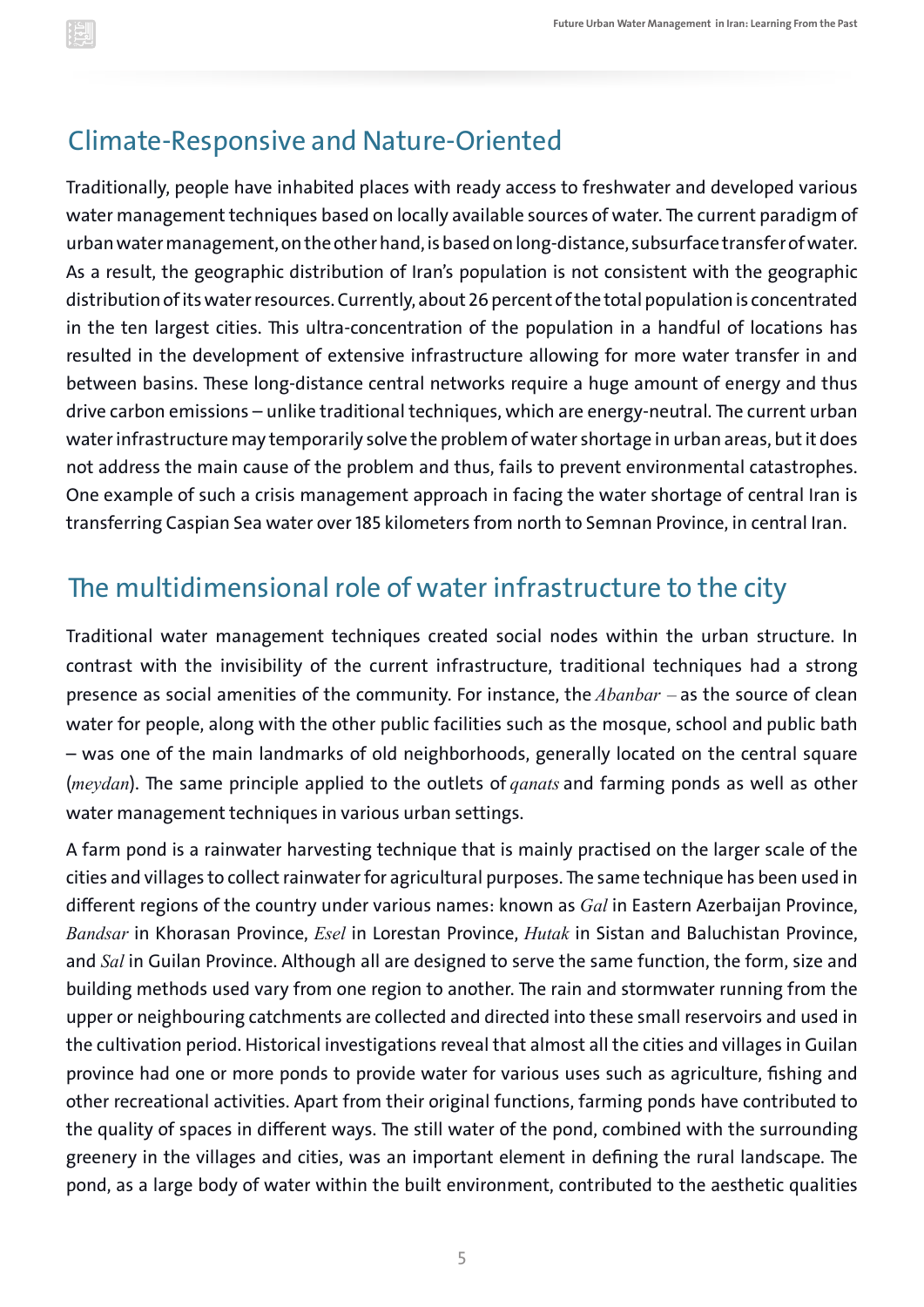and visual attractiveness of the city. Furthermore, it was a generative location for bringing people together for various recreational and leisure activities such as fishing, swimming, picnicking and alike.

The invisibility of the underground water pipe network has weakened the architectural and aesthetic significance of water in cities. Moreover, water features such as fountains, streams, and ponds have lost their function in supplying or distributing water and are now merely ornamental. Currently, the diversity of water features is mainly due to the existence of fountains and water sculptures to decorate urban squares and parks, and the presence of water bodies such as lakes and pools in urban parks and recreational spaces. Studying the early examples of the use of water in public spaces and place-making processes reveals that there is no conflict between the aesthetic values of a design attempt, which are outcomes of decoration and ornaments, and practical matters such as function, use, cost and local economy. On the contrary, it is repeatedly argued that decoration and ornaments can contribute to the better function of a given space in various ways.

The urban water management of the future should embrace all various aspects of design with water to maximize the benefits that such a vital element can offer to our cities. After a long period of neglecting water in public spaces, urban water management should change to recall the beauty and grace that water can bring to our spaces, while using its various capacities to create a pleasing and well-functioning space – and to provide comfort in a warming globe, while making the most use of the limited amount of water through reducing, recycling and reusing already used waters.

## Community-based practices vs. large-scale governmental projects

The traditional water management techniques of various parts of Iran were products of sustainable cycles. People residing in each region of the country inherited these techniques from their descendants and transferred the knowledge to the next generations. Many of these techniques and traditions have been further developed by newer generations over time. Such local practices of water management in each climatic region had produced a particular interaction between man and the water resources. Being dependent on local sources of water, the water infrastructure needed constant work to maintain, work which could only be guaranteed by the cooperation of the local groups and active participation of the members of each community in their water resource management. Hence, communities were responsible not only for building and maintaining their water infrastructure, but also for managing and distributing available water among the people. In Iran, these have conditioned the social structure of communities that established their rights of property, use, and division of water in regard to the different types of sources long before the development of Islamic civilization. Later, after the coming of Islam, these verbal traditions and modern principles were synthesized into a body of law regulating the management of community water resources. A veritable army of maintenance and construction workers, measurement experts, registry and tax agents and dispute mediators guaranteed state control.